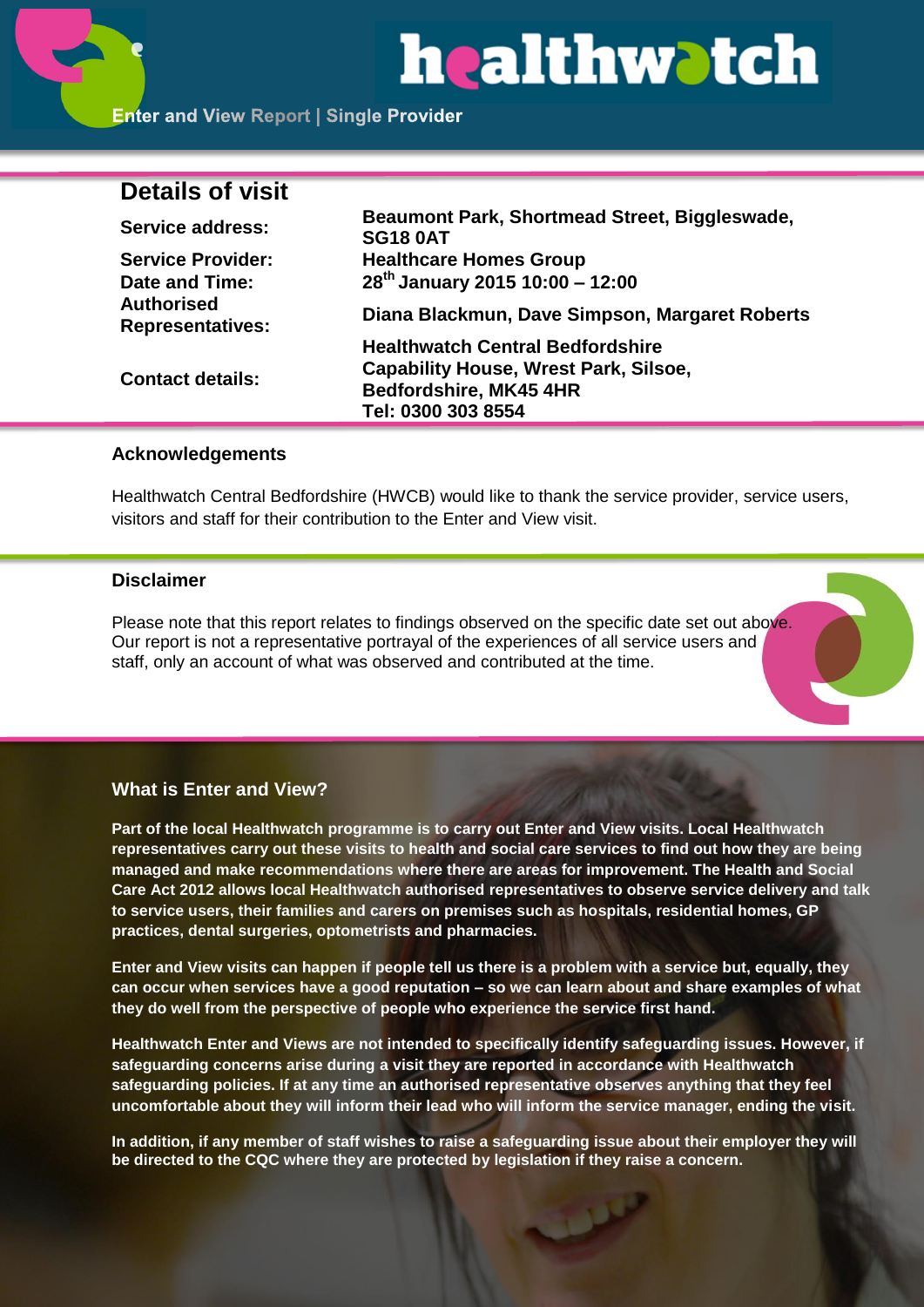## **Purpose of the visit**

- To engage with service users of care homes and understand how dignity is being respected in a care home environment;
- Identify examples of good working practice;
- Observe residents and relatives engaging with the staff and their surroundings;
- Consult with residents, relatives and staff about their experiences of the environment within the home and how care is delivered.

## **Strategic drivers**

- Care Quality Commission dignity and wellbeing strategy
- Care homes are a Local Healthwatch priority

## **Methodology**

## **This was an announced Enter and View visit.**

This was an announced Enter and View Visit.

Representatives were pleased to see the Healthwatch Central Bedfordshire poster notifying residents and relatives of our visit clearly displayed within the building.

On arrival, representatives were met by the manager, who gave us a verbal introduction regarding the home, its history, the number of beds and residents, staff etc.

Authorised representatives also approached three residents at the care home to informally ask them about their experience of the home. Several family members and members of staff were also spoken to. The authorised representatives explained to everyone spoken to why they were there and took notes.

After speaking with the residents and staff, Healthwatch Central Bedfordshire leaflets were given to the manager to be displayed in the home to enable residents, family members, friends and staff to contact us at any time.



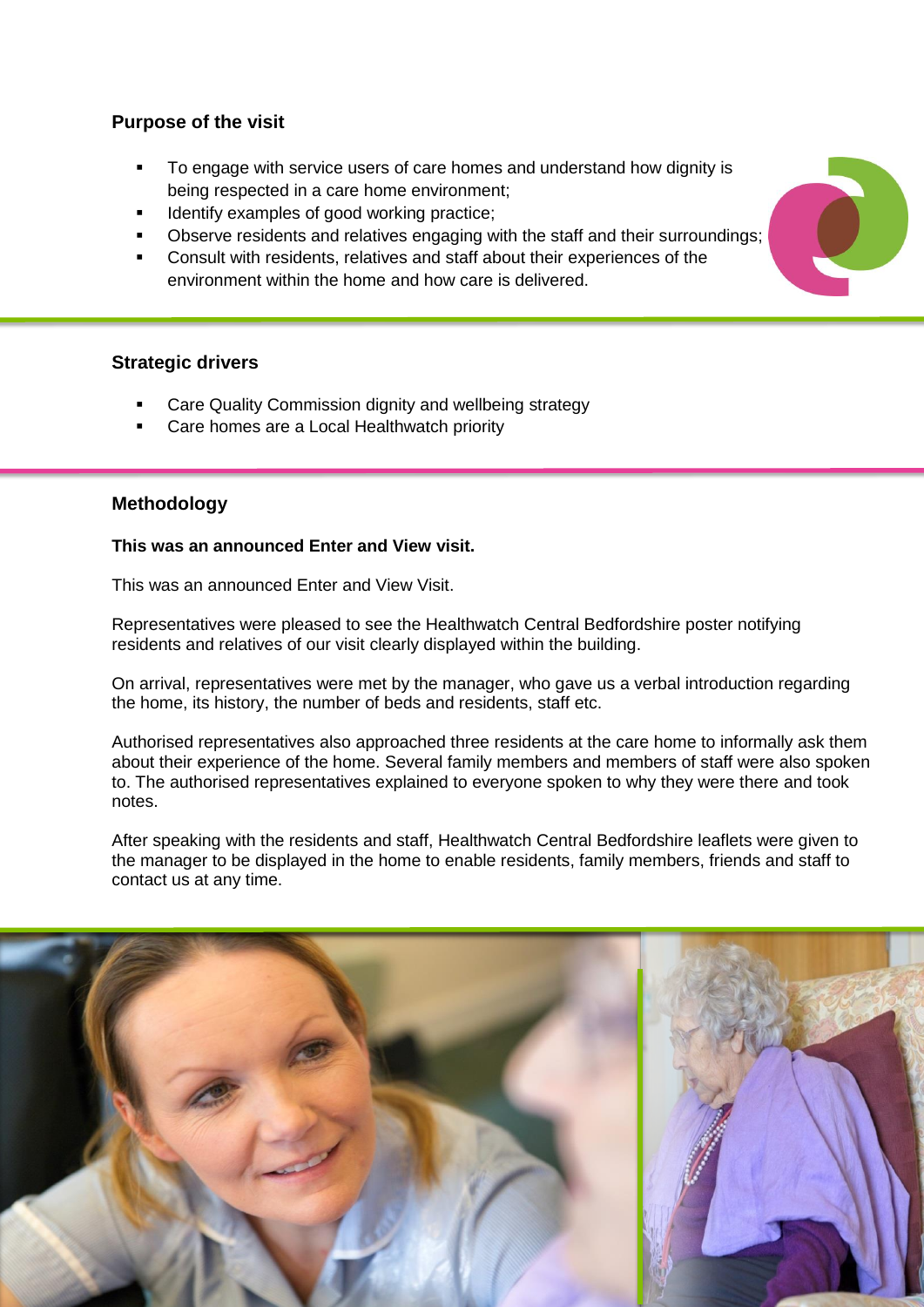## **Summary of findings**

At the time of the visit, the evidence is that the home was operating to a very good standard of care with regard to cleanliness, dignity and respect.

- $\triangleright$  On entry, the representatives were asked to sign in and were pleased to see the HWCB posters clearly displayed.
- $\triangleright$  Residents looked tidy, clean and well cared for, representatives saw no evidence of dignity not being respected.
- $\triangleright$  Representatives saw evidence of staff interacting with residents positively and regularly, including just checking on them if they appeared to be soporific.
- $\triangleright$  Residents spoken to were generally happy with the meals, the menu was balanced and nutritious, and mealtimes were suitable for the residents. Residents could also choose where to take their meals.
- $\triangleright$  Clear evidence of social activities was evident and the residents spoken to were given the option of taking part in organised activities along with their relatives.

The manager advised representatives that the current capacity of the home is as follows:

- $\geq$  46 beds, with three currently unoccupied.
- $\triangleright$  There are no rehabilitation beds.
- $\triangleright$  A total of 54 members of staff are employed, including nurses, carers, activities coordinators, cooks, gardeners, office staff and cleaners.
- $\triangleright$  Two nurses and seven carers are on duty in the morning, two nurses and five carers on duty in the afternoon, and one nurse and three carers at night.
- $\triangleright$  The types of residents catered for includes dementia, end of life and long term nursing residents.
- $\triangleright$  Prior to admission, each resident is assessed by the manager or nurse, either in hospital or at their own home, to ensure that their care needs can be met.

## **Results of Visit**

#### **Environment**

On entry, representatives found the environment to be clean, warm, light and airy. The atmosphere was 'neutral' in that there were no apparent smells, good or bad. The home was recently decorated, subsequent to the opening of the new extension in October 2014.

The premises are much larger than on first impression, as a result of extensions which have been added to the original  $19<sup>th</sup>$  century building. The home operates on three levels, the ground and first floor being accommodation, kitchen and office, and the basement housing the laundry and secure medication storage room.

There are two large communal lounge rooms, one of which serves as a quiet room, which were being well used at the time of the visit. There is a large landscaped garden, accessible to residents including those in wheelchairs, with seating, bird feeders and tables and flower beds which residents are able to help cultivate. A gazebo is erected on the patio area during the warmer months.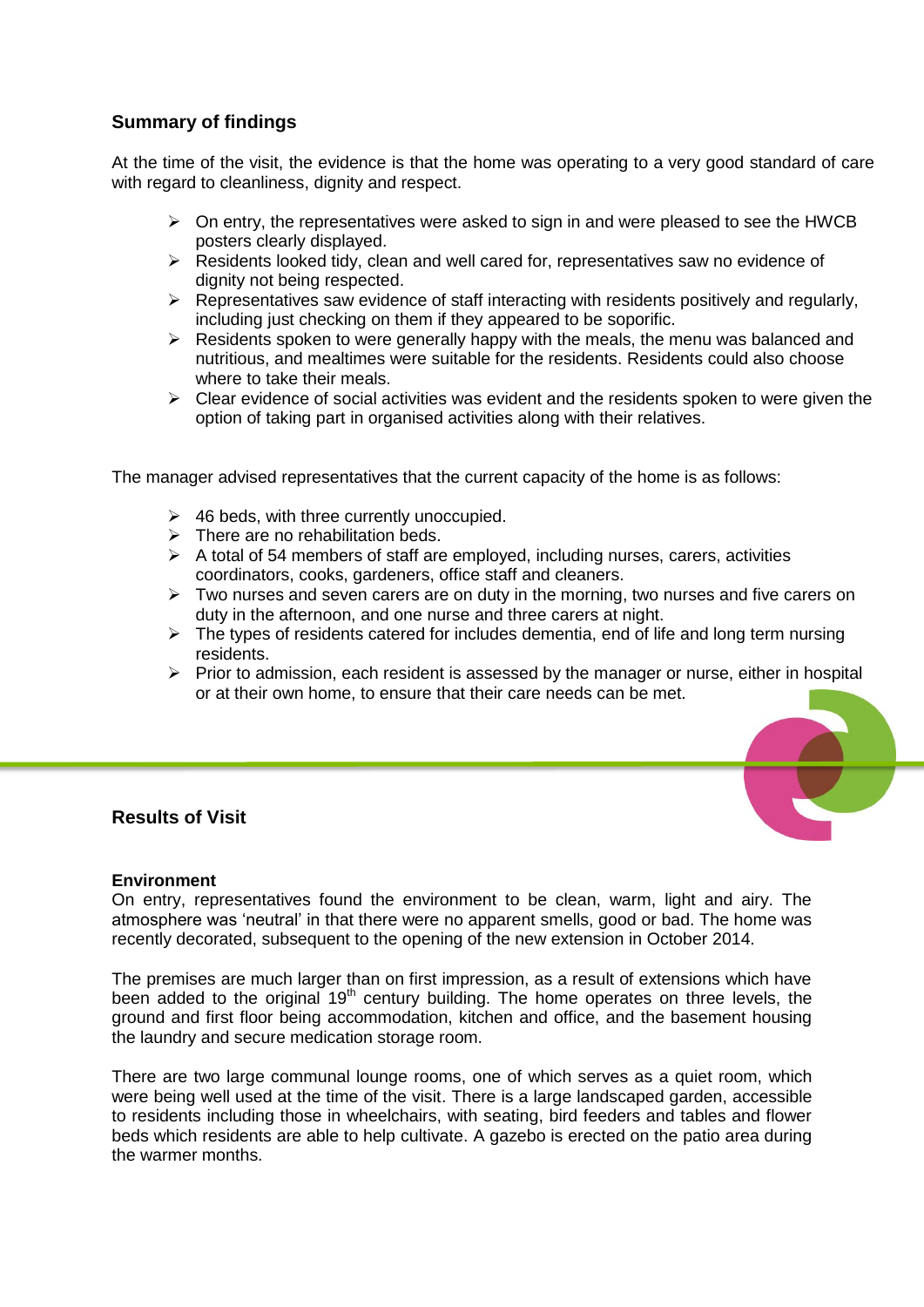The dining area was also being used at the time of the visit, and representatives observed mid-morning refreshments being served.

There are nurses' stations on both the ground and first floors, and there are call points in all rooms with call screens located at various points in the corridors.

#### **Promotion of Privacy, Dignity and Respect**

All residents seen at the time of the visit appeared to be well dressed and cared for. Representatives were advised that each resident has a key worker who also works with the family.

There is a laundry situated in the basement of the home; each resident has their own laundry box which is changed daily and relatives are encouraged to ensure that all their clothes are labelled. All bed linen is changed regularly or as necessary.

Each residents care plan is available at the nurse's station for residents or their family to view on request.

Rehabilitation beds are not available at the home, however an NHS physiotherapist can be accessed when and if necessary. Representatives were advised that the home facilitates the following visiting services:

- $\triangleright$  Hairdresser every week.
- $\triangleright$  Barber every six weeks
- $\triangleright$  Chiropodist two to three monthly.
- $\triangleright$  Mobile Dentist as required.
- $\triangleright$  Optician six-monthly.

#### **Promotion of Independence**

Residents are encouraged to bring their personal possessions, photographs, pictures, ornaments and small pieces of furniture, including televisions, to create familiar surroundings.

All residents are offered the opportunity to be involved in social activities organised at the home, organised trips out and relatives are also included in the planning.

Representatives observed residents in wheelchairs being moved around the home without undue difficulty; there is plenty of space to facilitate this.

#### **Interaction between Residents and Staff**

HWCB representatives approached residents in the communal areas to speak to them about the care they received at the home. The residents spoken to stated they were comfortable in the home and quite happy. Residents were impressed with the activities available and the care received. Representatives met with the two Activities Co-ordinators employed by the home. HWCB representatives noted that the Co-ordinators were extremely proactive and dedicated ladies and also observed them engaging with several residents.

#### **Residents**

The most important aspects of the home, according to some residents, were feeling warm, safe and secure; the friendliness of the staff and other residents; the caring nature of the staff, the cleanliness of the home and engagement with the staff.

Representatives were advised that residents are all registered with one of the two local GP Practices.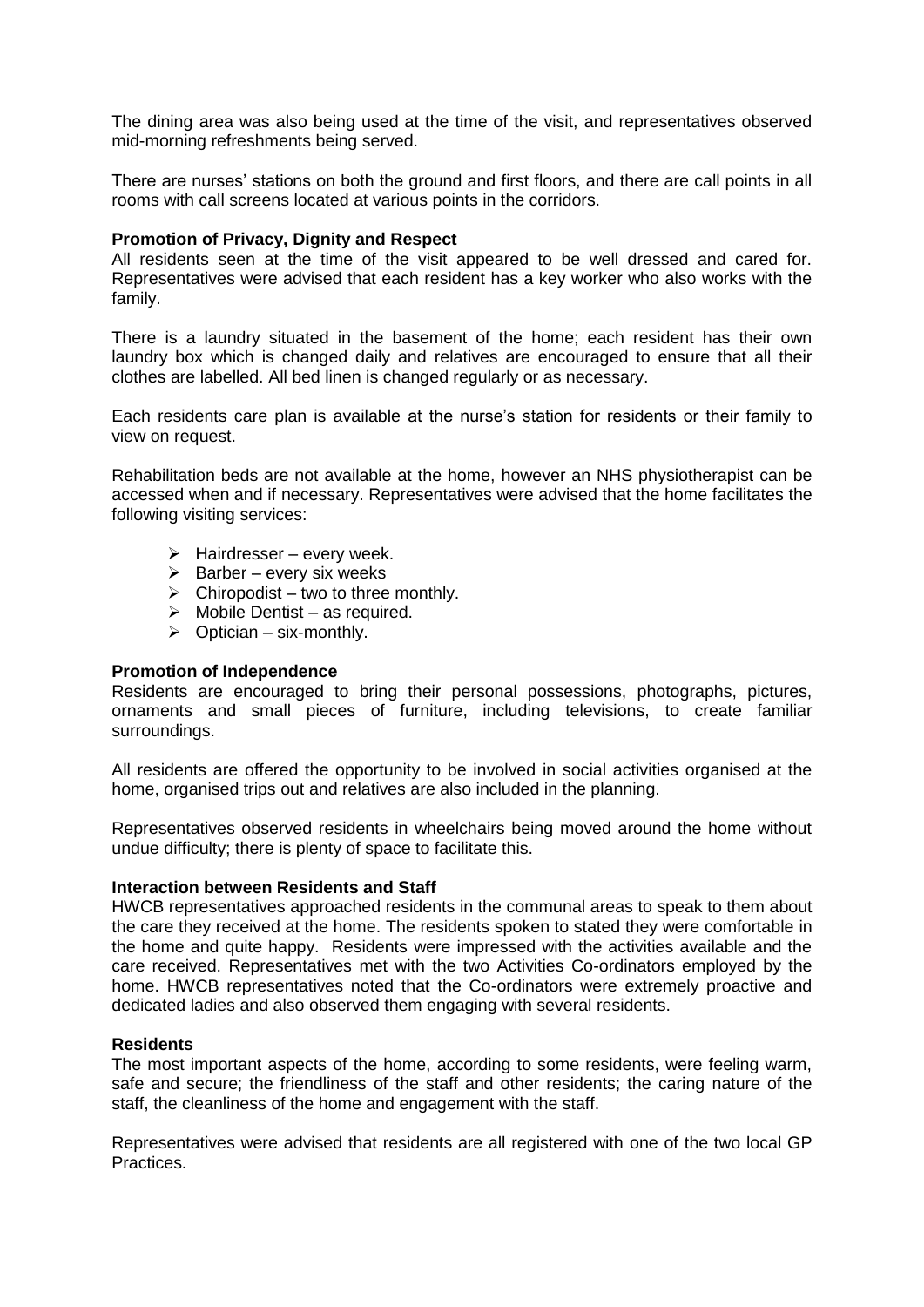#### **Food**

The daily menu is managed on a four week cycle and appears to be comprehensive, with specialist diets, religious, medical (diabetic etc.) catered for.

Representatives witnessed residents and relatives being offered refreshments during the visit. The residents appeared content with the care they received at mealtimes and were able to choose where to take their meals; in the lounge dining area or in their rooms. The residents and family members that representatives spoke to all thought the standard and variety of food served was very good.

#### **Recreational activities/Social Inclusion/Pastoral needs**

Two Activities Co-ordinators organise events to involve residents and their relatives as much as possible. The communal lounge is used for the majority of activities. There was no evidence of residents being forced to take part in activities; it is optional for all residents.

Representatives were advised by both staff and residents that activities included trips outside of the home, including regular trips to the Methodist Church coffee mornings, bowling trips, boat trips and many others. The home has access to a minibus owned by the group.

Visits to the home by local schools and their choirs are encouraged and spiritual needs are met by visiting chaplains and a Roman Catholic priest. Residents are able to visit local churches.

The home has an extensive garden area, which is wheelchair accessible by ramps, has bird feeders, a Koi Carp pond and operates a gardening club for interested residents.

#### **Involvement in Key Decisions**

Representatives were advised that meetings with residents and their relatives are held every two months. The purpose is to give both residents and their relatives the opportunity to raise any issues and/or concerns.

#### **Concerns/Complaints Procedure**

The manager, residents, relatives and members of staff all confirmed there is a complaints procedure, although no resident or relative spoken to mentioned having used it. The Manager stated that residents or relatives generally speak to him direct with any concerns or issues. This was confirmed by the relatives spoken to by HWCB representatives.

#### **Staff**

All the staff seen and spoken to during the visit were friendly and helpful to the representatives and to the residents they were observed interacting with. All the staff, observed speaking to residents, clearly knew them well, using their first names. The staff appeared to be well trained and representatives were confident the residents were well cared for.

Representatives were advised that residents' medication is distributed by two medication trained staff at all times although this was not witnessed. Each resident's photograph is on the front of their individual medication chart, and also on the front page of their care plans which are held in the nurse's stations. Representatives were also advised that DNRs (Do Not Resuscitate) notices (if appropriate) are kept within each residents care plan, which was later visually confirmed.

All new staff undergoes three days of induction training, with regular ongoing training throughout their time with the home. Agency staff are rarely used.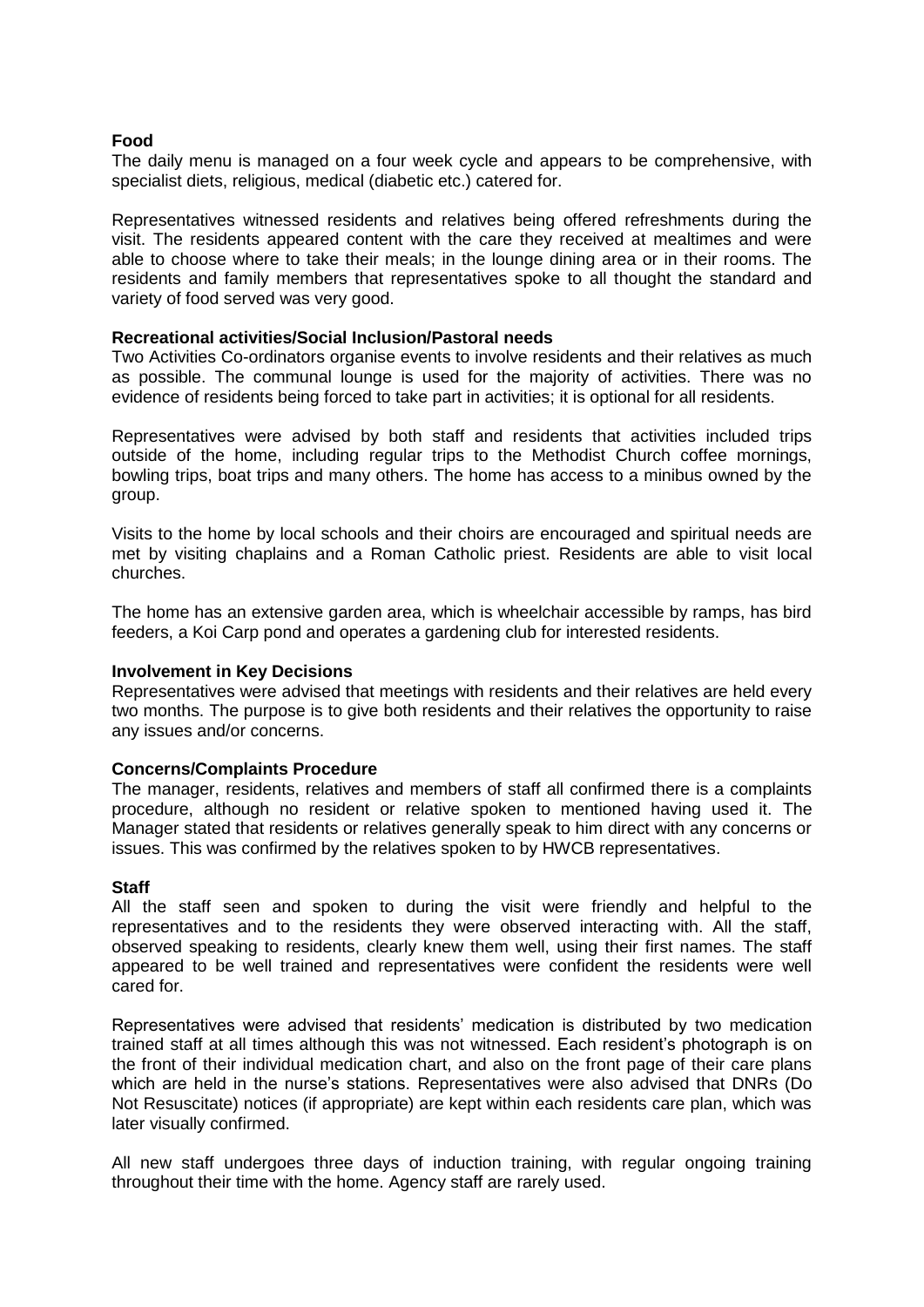High praise was given by relatives and residents regarding the Activities Co-ordinators, and HWCB representatives were equally impressed by their levels of enthusiasm when interviewed.

#### **Visitors and Relatives**

Representatives observed family members visiting residents in the home and spoke to several of them, all of whom spoke highly of the care afforded to their relatives.

The Healthwatch Central Bedfordshire notice was displayed in the care home advising relatives of the visit, however Healthwatch Central Bedfordshire was not contacted directly by any relative prior to or since the visit to the home.

#### **Additional Findings**

The management of the home is attentive to all suggestions for improvement. Beaumont operates a policy of interviewing potential new staff face to face to ascertain their English language competency and will not engage those who do not meet a satisfactory standard.

Cleaners were observed working in the home and representatives were assured of the good practice of storage and security of the cleaning materials.

## **Recommendations**

This report highlights the good practice that was observed and reflects the resident's and relative's satisfaction with the care and support provided.

- $\triangleright$  Some members of staff spoken to did indicate that staffing levels could be increased for the benefit of residents and HWCB recommends that this is considered.
- $\triangleright$  Healthwatch Central Bedfordshire recommends that this report is shared with the residents of Beaumont and their family members and to advise that if they should wish to contribute any additional comments about the report, they should contact Healthwatch Central Bedfordshire direct on 0300 303 8554.